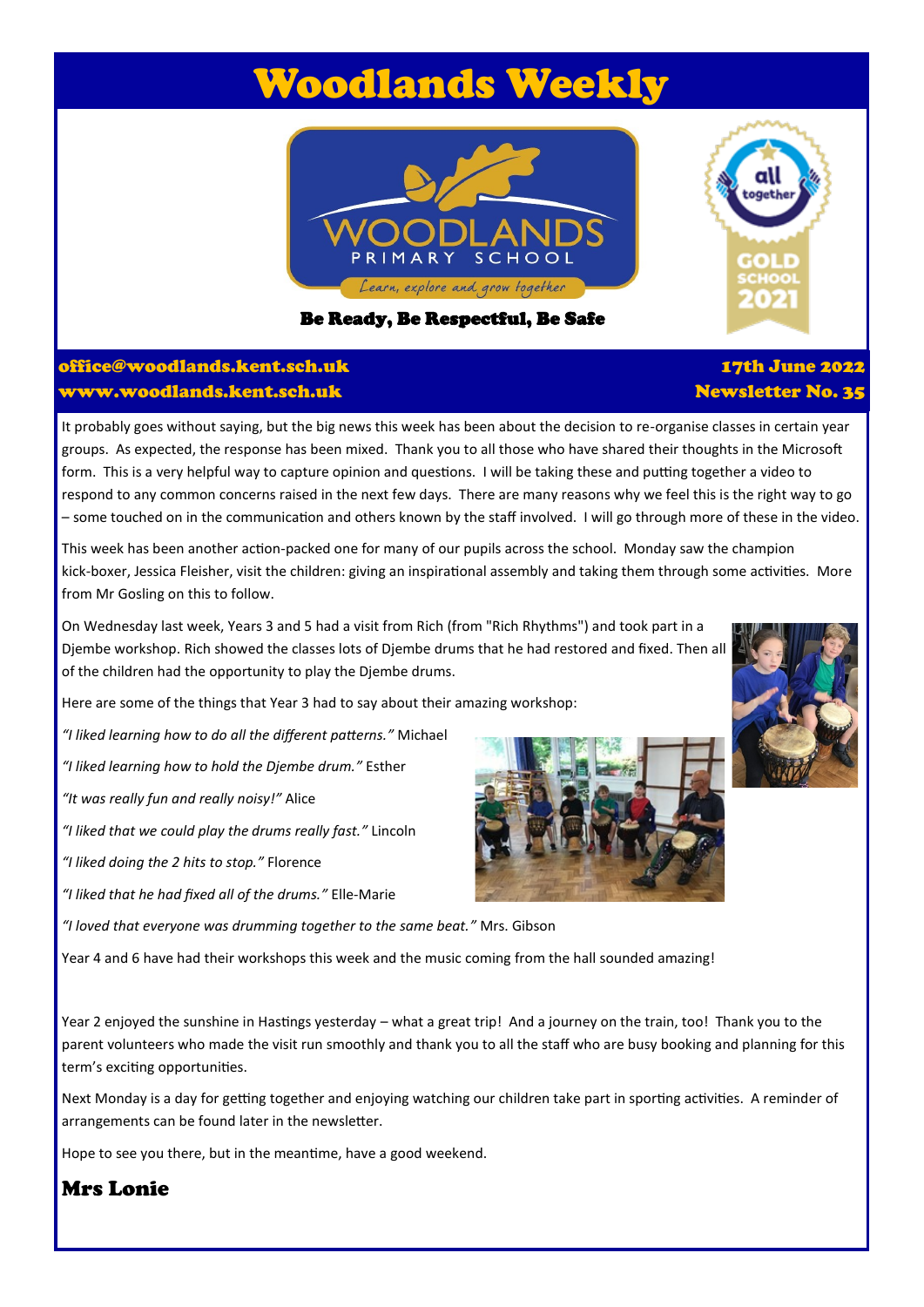# IMPORTANT Online Safety Letter

We have recently become aware of very concerning issues in relation to the online safety of pupils regarding their access to a game called 'Poppy Playtime' and a character from this game known as 'Huggy Wuggy'. Please read the attached letter for more information.

# Sports Day

Please do come and join us on Monday 20<sup>th</sup> June for Sports Day. The event will start at 10.30am when all pupils will be taking part in

a carousel of activities until 12. At noon, children will join their parents and/or teachers for a picnic lunch on the field (bring your own and/or school dinner packed lunch for children that have ordered one) and we will re-start for races for KS2 only at 1pm until the end of the day. The **front** gate (between the staffroom and Roselands) will be opened at 10.15 to give parents a chance to get into the school site. Parents are asked to go to the KS2 playground for Years R to 2 and the edge of the field for KS2. Those with children in both can walk between the two areas.

Parents are invited to bring blankets, folding chairs (and gazebos if it's a hot day). Gazebos can be placed at the side of the field for storage until 12, when they can be put up around the outside of the field for your picnic and the afternoon.

Please come for the whole event if possible. If not, please keep movement in and out of the school site to a minimum to help security. Exit during the school day can only be gained through the double doors next to the staffroom near the KS2 playground. Ring on the bell at the sliding doors and Oak office staff will let you out of the main doors to Oak building.

We are really looking forward to the day and hope you can join us. If not, rest assured that your children will be wellsupported by their house team-mates and school staff. We can't wait!!

Congratulations to **4 Willow** who again had the most children either walking, cycling or scooting to school this week. Can

Walk on Wednesday

another class beat them next week?

1. We have had a recent collision in Lawrence Road and a local resident has complained about unsafe driving. As previously requested, please refrain from driving close to the school both down Sullivan Road (dangerous turning) and Lawrence Road.

2. If you are unhappy about a member of staff, please refrain from name-calling and insults on social media. It is disrespectful and upsetting.

# Athlete Visit

On Monday, Woodlands welcomed 2 x British Champion Kickboxer Jessica Fleischer to the school! Jessica lead the children through a range of exercise activities to promote a healthy lifestyle and enjoyment of sporting activity. Children in both KS1 and KS2 had a fantastic time and so many were inspired by Jessica's motivational assembly. A huge amount of money has been raised so far - the grand total will be announced next week! I'd like to say a huge thank you to all parents for supporting their children with raising such an incredible sum of money and I'm so glad the children enjoyed themselves so much!

Mr Gosling

## Garden Forks

Does anyone have any spare garden forks they can donate to us please? We need them before 27th June.

Many thanks,

Mrs Brown

## Jam Jar Competition Winners

Congratulations to **Reception Hornbeam** class who donated the most jam jars to the summer fair and have won an own clothes day. Date to be confirmed next week. Well done Hornbeam! Thank you to everyone who took part.

#### Letters Home

- Online Safety Letter
- PTA Newsletter
- Hurricanes Baseball flyer
- Hayesbrook Academy Open Events flyer

#### PTA Message





Please see the PTA newsletter for all the latest information.

#### Reminders